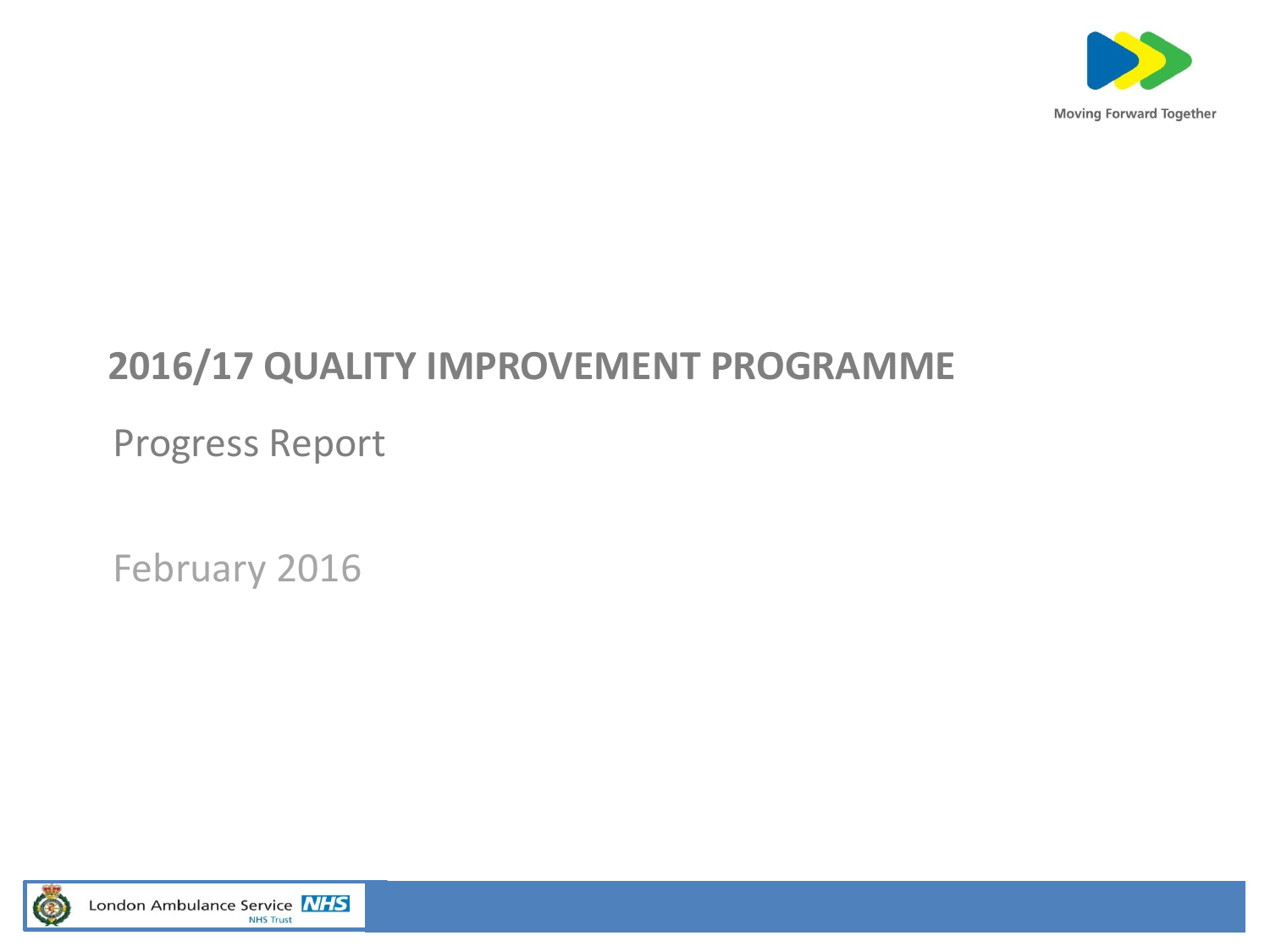#### **CONTENTS**



| 1. Executive Summary                                                                                          |              |
|---------------------------------------------------------------------------------------------------------------|--------------|
| 2. Programme Summary                                                                                          | 4            |
| 3. Workstream progress reports                                                                                |              |
| 5.1 Making the LAS a great place to work<br>5.2 Achieving good governance<br>5.3 Improving patient experience | 6<br>8<br>10 |
| 5.4 Improving environment and resources                                                                       | 12           |
| 5.5 Taking pride and responsibility                                                                           | 14           |

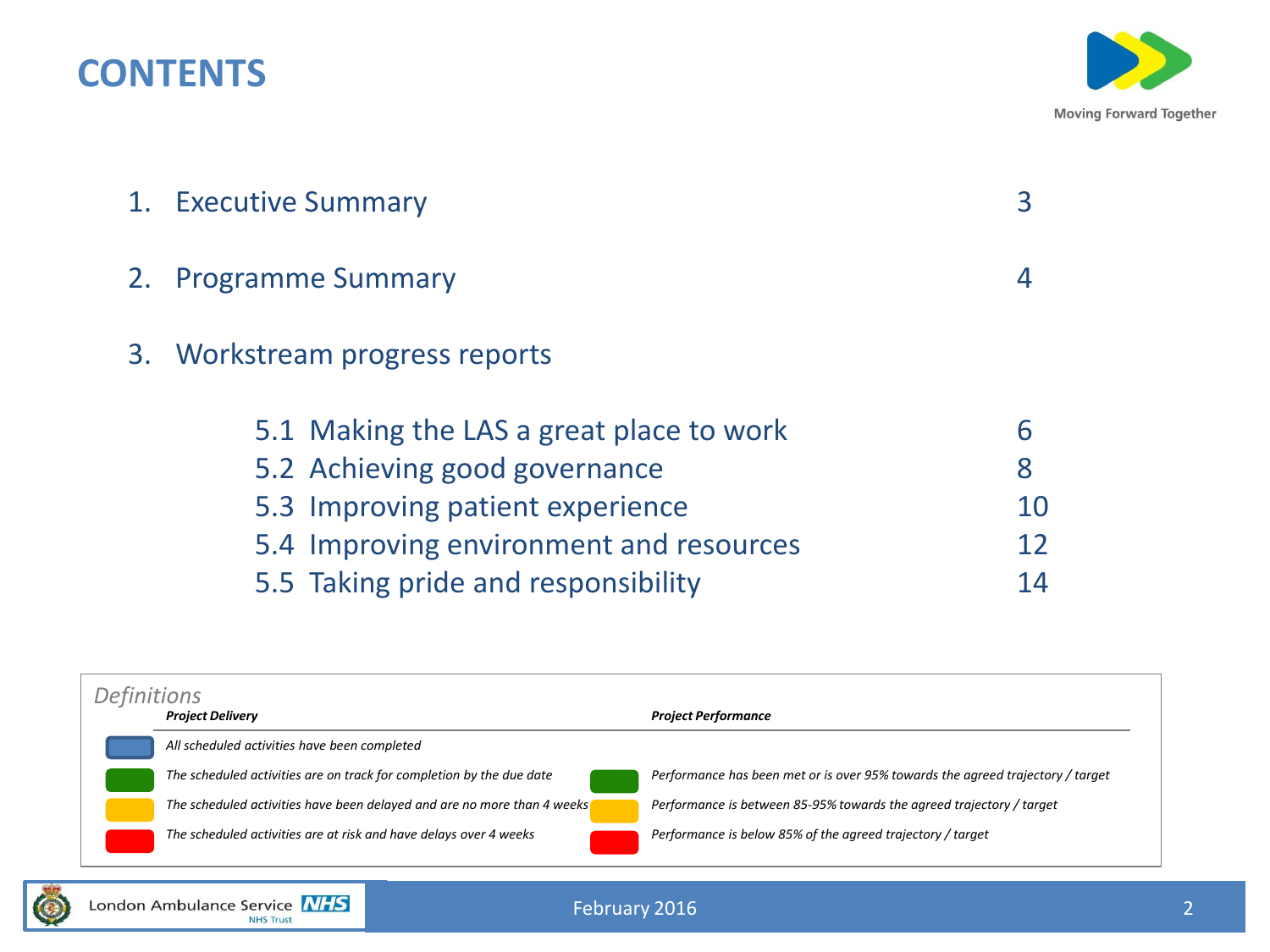#### **EXECUTIVE SUMMARY**  February 2016



#### **Progress this month**

- Detailed action plans for each project have been completed for the majority of the workstreams.
- The Trust Board have provided agreement in principle for additional projects to be included in the Quality Improvement Programme, and work is underway to finalise these details before presentation to the Trust Board in March.
- A total of 350 managers attended briefings held in February to raise the profile of the Quality Improvement Programme, which resulted in the development of local action plans to support delivery of the programme.
- An initial review of programme and project risk and issues has been completed.
- A communications plan specific to the Quality Improvement Plan has been prepared and will be presented to the QIP Board for approval in March.
- Further refinement of the costs of delivering the programme has been completed.
- The progress report for January 2016 has been made available on the external LAS website.
- There is one workstream reporting a delay which relates to a review of the Trust's Health and Safety function. A specification and review has been organised and it is anticipated this position will be recoverable in the next two weeks.

|                          | <b>Theme</b>                        | <b>Executive Director</b> | <b>RAG</b> |
|--------------------------|-------------------------------------|---------------------------|------------|
|                          | Making LAS a great place to work    | <b>Paul Beal</b>          |            |
| <b>WORKSTREAM STATUS</b> | Achieving good governance           | Sandra Adams              |            |
| February 2016            | Improving patient experience        | Zoe Packman               |            |
|                          | Improving environment and resources | <b>Andrew Grimshaw</b>    |            |
|                          | Taking pride and responsibility     | <b>Fenella Wrigley</b>    | n/a        |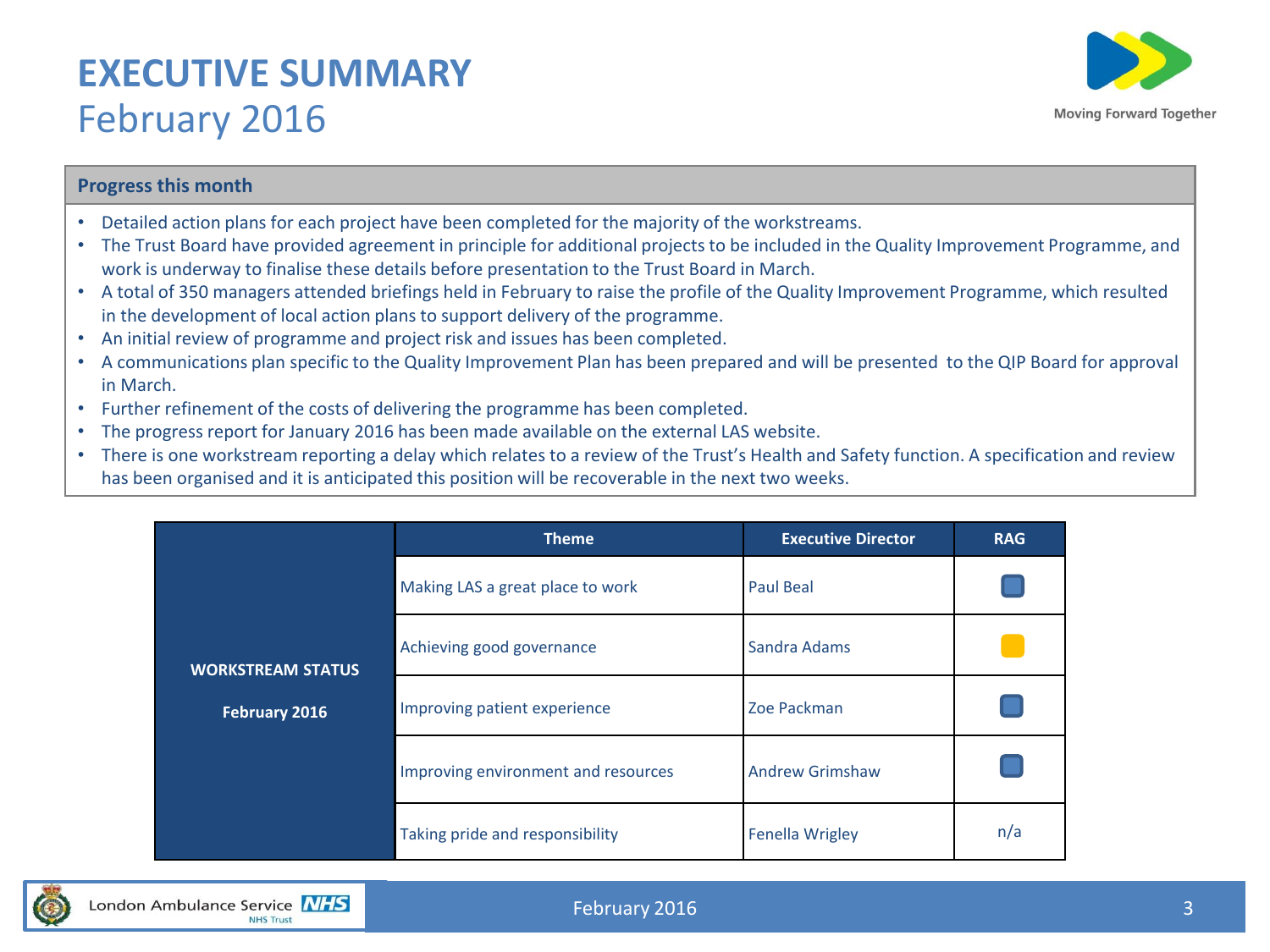#### **PROGRAMME SUMMARY** Forecast View



#### **Programme:**

- The previous risk reported in January has now been resolved and the revised Bullying and Harassment policy is in the process for approval and therefore will meet the scheduled delivery date in March.
- There will be a further review undertaken with Executive Leads to rebalance the spread of activities to be delivered in Q1.
- Final details on activities and milestones for the full Quality Improvement Programme is scheduled for approval at the Trust Board meeting on 29/03/2016.
- Preparations are underway to launch the communications campaign for the Quality Improvement Programme widely across the Trust.
- A TDA led review of the warning notice issued by the CQC is scheduled for 16 March 2016, which will include a review of evidence and an observational audit.

#### **Workstream Challenges:**

• At present there is one delivery risk identified in Theme 1 due to the unavailability of key individuals to deliver activities relating to the Equality and Inclusion project. A contingency plan is being explored to mitigate this delivery risk.

|                                              |                                     |          | <b>March 2016</b> |         |              |          | <b>April 2016</b> |         |         |  |  |
|----------------------------------------------|-------------------------------------|----------|-------------------|---------|--------------|----------|-------------------|---------|---------|--|--|
| <b>Theme</b>                                 | <b>Executive</b><br><b>Director</b> | Complete | <b>On Track</b>   | Delayed | At Risk      | Complete | <b>On Track</b>   | Delayed | At Risk |  |  |
| Making LAS a<br>great place to<br>work       | <b>Paul Beal</b>                    |          | 8                 |         | $\mathbf{1}$ | na       |                   |         |         |  |  |
| Achieving good<br>governance                 | Sandra<br><b>Adams</b>              |          | 12                |         |              |          | 5                 |         |         |  |  |
| Improving<br>patient<br>experience           | Zoe<br>Packman                      |          | $\overline{4}$    |         |              | na       |                   |         |         |  |  |
| Improving<br>environment<br>and resources    | Andrew<br>Grimshaw                  |          | 11                |         |              |          | $\mathbf{1}$      |         |         |  |  |
| <b>Taking pride</b><br>and<br>responsibility | Fenella<br>Wrigley                  |          | 3                 |         |              | na       |                   |         |         |  |  |
|                                              | <b>Total</b>                        |          | 39                |         |              |          | 6                 |         |         |  |  |

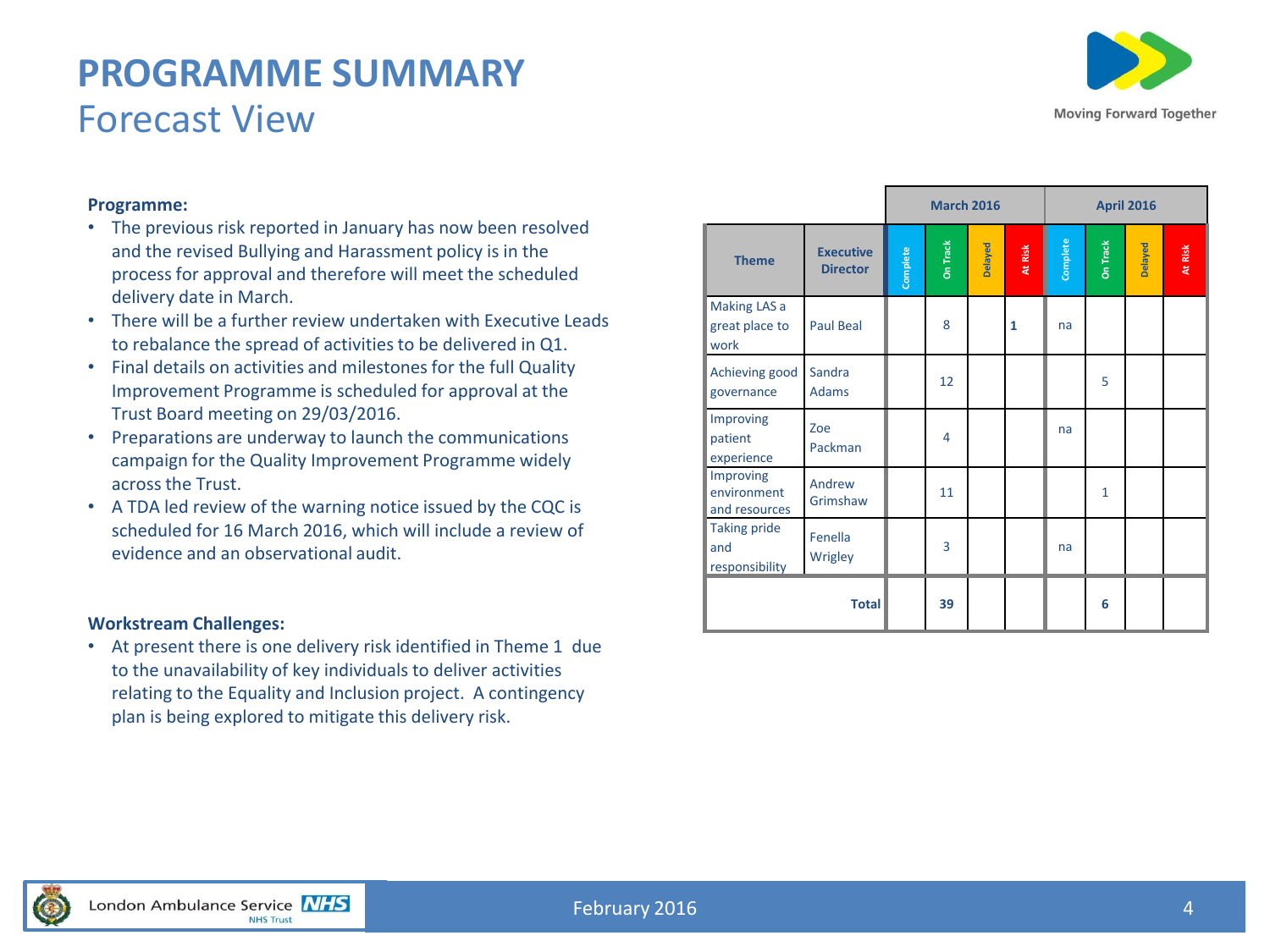

#### **WORKSTREAM PROGRESS REPORTS**



London Ambulance Service **NHS** 

February 2016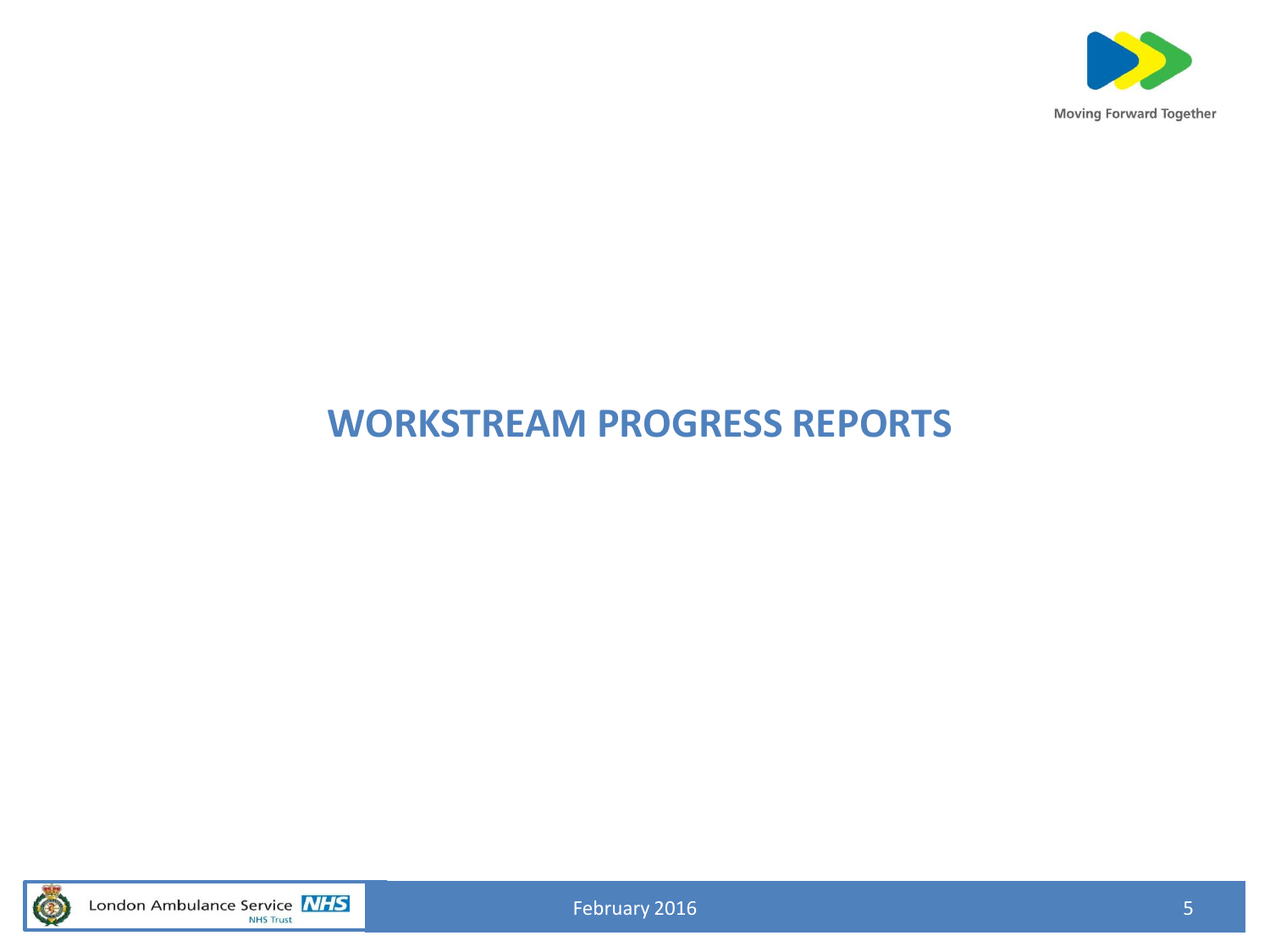# **Moving Forward Together**

## **1| MAKING THE LAS A GREAT PLACE TO WORK** Executive Lead: Paul Beal

| <b>HIGHLIGHTS</b> | During this month, members of the Executive Leadership Team have been allocated to a sector within the Trust, and a<br>scheduled programme of visits has been constructed. A number of the management team were also involved in the Unified<br>Response exercise, and were engaged with various staffing groups.<br>15 workshops and 12 briefing sessions were held to raise awareness about bullying and harassment across the Service.<br>Forums have been created to raise awareness of the issue and to also hear from a cross section of staff about possible<br>solutions. |
|-------------------|-----------------------------------------------------------------------------------------------------------------------------------------------------------------------------------------------------------------------------------------------------------------------------------------------------------------------------------------------------------------------------------------------------------------------------------------------------------------------------------------------------------------------------------------------------------------------------------|
| <b>THIS</b>       | The advisory line was transferred from the Andrea Adams Consultancy over to the Employee Assistance Programme and                                                                                                                                                                                                                                                                                                                                                                                                                                                                 |
| <b>MONTH</b>      | has been publicised across the organisation.<br>The recruitment pipeline for the remainder of 2015/2016 is still strong with no foreseeable implications on the projections,<br>$\bullet$                                                                                                                                                                                                                                                                                                                                                                                         |
|                   | and work has commenced to progress the three year plan for recruitment.                                                                                                                                                                                                                                                                                                                                                                                                                                                                                                           |
|                   | Sector based management sessions relating to the delivery of the Quality Improvement Programme have taken place with                                                                                                                                                                                                                                                                                                                                                                                                                                                              |
|                   | over 350 people in attendance over a period of three days. All sessions were supported by the CEO and Directors of<br>Strategy, Transformation & Workforce and Communications, and included the initial launch of the LAS brand which will                                                                                                                                                                                                                                                                                                                                        |
|                   | undergo some further work prior to its official launch in the coming weeks. Informal feedback provided to date has<br>indicated that the sessions were well received.                                                                                                                                                                                                                                                                                                                                                                                                             |

|                                |                       | <b>Outstanding actions</b>                            |                 | <b>February 2016</b> |                |
|--------------------------------|-----------------------|-------------------------------------------------------|-----------------|----------------------|----------------|
| <b>Deliverable</b>             | <b>Executive Lead</b> | There are currently no outstanding or delayed actions | <b>Complete</b> | <b>Delayed</b>       | <b>At Risk</b> |
| Advert to Action (Recruitment) | Paul Beal             |                                                       | n/a             |                      |                |
| <b>Bullying and Harassment</b> | Paul Beal             |                                                       | n/a             |                      |                |
| <b>Training</b>                | Karen Broughton       |                                                       | n/a             |                      |                |
| Equality and Inclusion         | Paul Beal             |                                                       | n/a             |                      |                |
| Vision and Strategy            | Karen Broughton       |                                                       |                 |                      |                |
| <b>Supporting Staff</b>        | Karen Broughton       |                                                       | n/a             |                      |                |
| Retention                      | Paul Beal             |                                                       | n/a             |                      |                |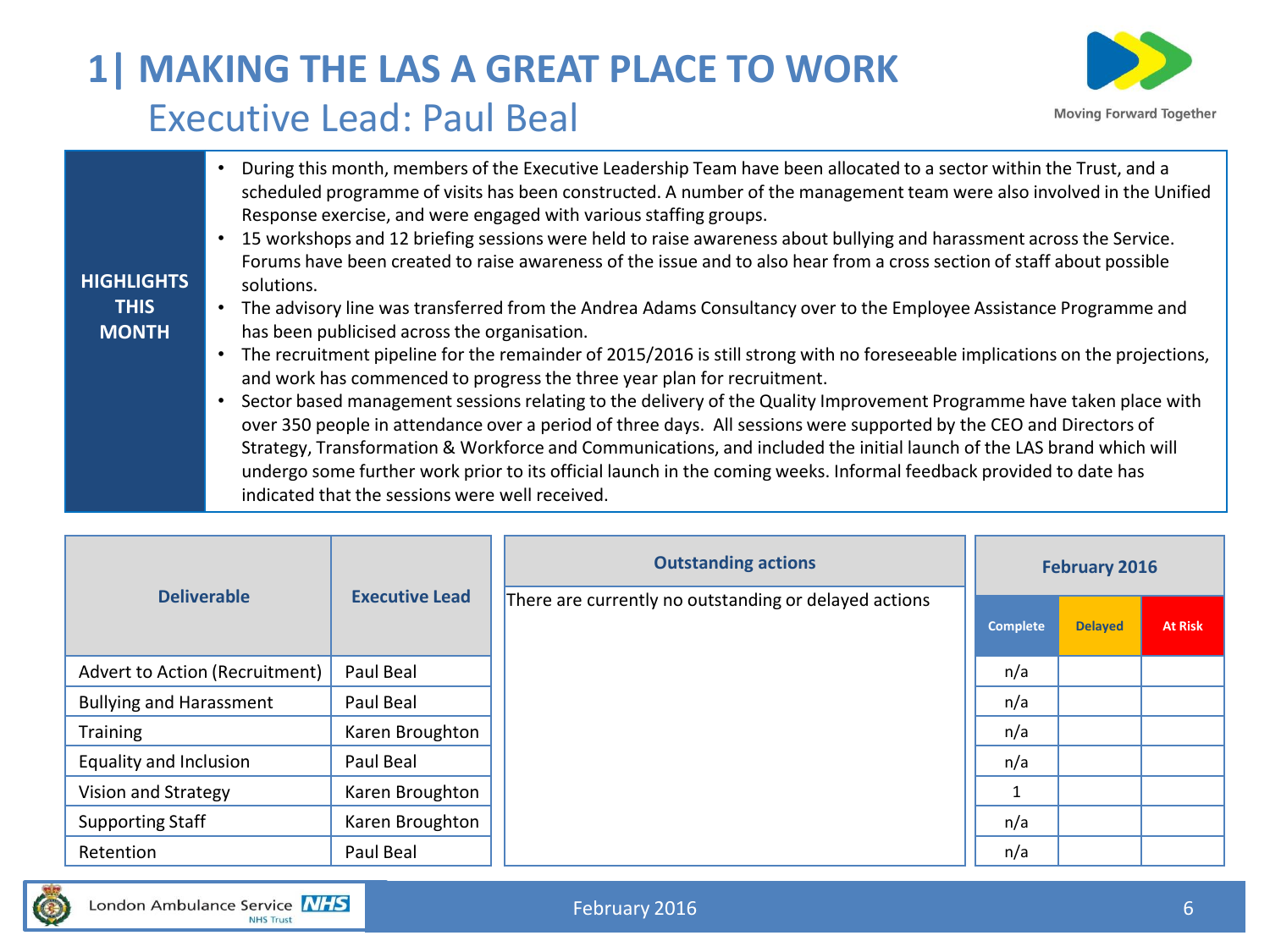# **1| MAKING THE LAS A GREAT PLACE TO WORK**



| Focus for next month                                             | <b>Key challenges</b>                                              |
|------------------------------------------------------------------|--------------------------------------------------------------------|
| Recruitment to the Learning and Development Manager post         | Electronic Staff Record (ESR) transformation project has the       |
| within the People and Organisational Development Team.           | potential to impact the Oracle Learning Management (OLM)           |
| • Graduate recruitment processes and packages to be reviewed and | implementation plans and will need to be robustly managed.         |
| approved in time for the university open days.                   | Accuracy of employee relations data needs to be improved to        |
| Redesign and update of corporate induction content continues to  | ensure there is the functionality to report on required KPIs, and  |
| progress.                                                        | actions are in place to improve data quality.                      |
| Local workshops on staff behaviours and the interface with the   | There could be potential delays to the delivery of scheduled       |
| three core LAS values have been held, and the output of these    | Equality and Inclusion activities due to the unavailability of key |
| workshops will be communicated widely across the organisation.   | members of the Equalities and Inclusion Team.                      |

| <b>Deliverable</b>             | <b>Executive Lead</b> | <b>March 2016</b> |                 |                |                | <b>April 2016</b> |                 |                |                |  |  |
|--------------------------------|-----------------------|-------------------|-----------------|----------------|----------------|-------------------|-----------------|----------------|----------------|--|--|
|                                |                       | <b>Complete</b>   | <b>On Track</b> | <b>Delayed</b> | <b>At Risk</b> | <b>Complete</b>   | <b>On Track</b> | <b>Delayed</b> | <b>At Risk</b> |  |  |
| Advert to Action (Recruitment) | Paul Beal             |                   | $\mathbf{1}$    |                |                | n/a               |                 |                |                |  |  |
| <b>Bullying and Harassment</b> | Paul Beal             |                   | 4               |                |                | n/a               |                 |                |                |  |  |
| Training                       | Karen Broughton       |                   | $\overline{2}$  |                |                | n/a               |                 |                |                |  |  |
| <b>Equality and Inclusion</b>  | Paul Beal             |                   |                 |                | $\mathbf{1}$   | n/a               |                 |                |                |  |  |
| Vision and Strategy            | Karen Broughton       | n/a               |                 |                |                | n/a               |                 |                |                |  |  |
| <b>Supporting Staff</b>        | Karen Broughton       | n/a               |                 |                |                | n/a               |                 |                |                |  |  |
| Retention                      | Paul Beal             |                   | $\mathbf{1}$    |                |                | n/a               |                 |                |                |  |  |

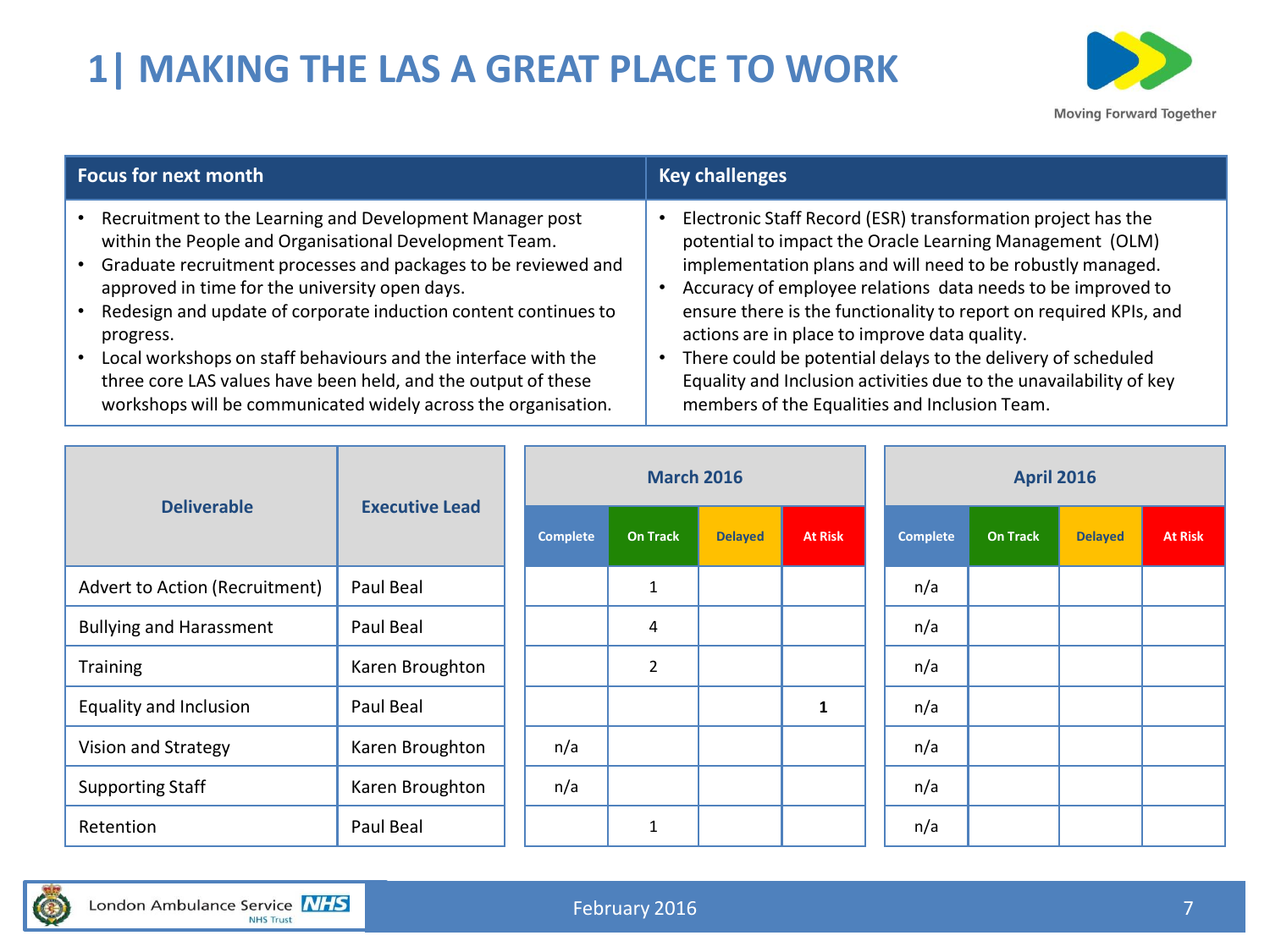# **2| ACHIEVING GOOD GOVERNANCE** Executive Lead: Sandra Adams



|                   | Key performance indicators have been established for incident reporting of serious incidents.<br>Implementation of DatixWeb continues, and training on the system has commenced.<br>Intensive risk management training for managers is almost complete, and ongoing training sessions will be scheduled on a |
|-------------------|--------------------------------------------------------------------------------------------------------------------------------------------------------------------------------------------------------------------------------------------------------------------------------------------------------------|
| <b>HIGHLIGHTS</b> | quarterly basis.                                                                                                                                                                                                                                                                                             |
| <b>THIS</b>       | Improving complaint handling is well underway with significant progress being made to raising awareness across the                                                                                                                                                                                           |
| <b>MONTH</b>      | organisation to both internal and external stakeholders.                                                                                                                                                                                                                                                     |
|                   | Duty of Candour training is currently underway for frontline clinical staff as part of the core skills refresher course and has                                                                                                                                                                              |
|                   | been publicised in the Routine Information Bulletin, and is also featured on the Governance page on the Intranet site.                                                                                                                                                                                       |
|                   | Two reviews have been conducted of the Emergency Operations Centre (EOC) and an options appraisal has been                                                                                                                                                                                                   |
|                   | completed by both staff and managers within the department with suggested recommendations. This will form the basis of                                                                                                                                                                                       |
|                   | the business case that is currently in the process of being written.                                                                                                                                                                                                                                         |

| <b>Deliverable</b>                                             | <b>Executive Lead</b>       | <b>Outstanding actions</b>                                                                                      |                 | <b>February 2016</b> |                |
|----------------------------------------------------------------|-----------------------------|-----------------------------------------------------------------------------------------------------------------|-----------------|----------------------|----------------|
|                                                                |                             | Benchmarking of the Health, Safety and Risk teams<br>has been completed for the Risk function, however          | <b>Complete</b> | <b>Delayed</b>       | <b>At Risk</b> |
| <b>Risk Management</b>                                         | Sandra Adams                | this did not include Health and Safety and therefore<br>this activity is subject to a delay. A specification is | n/a             |                      |                |
| Capability and capacity of<br>Health, Safety and Risk function | Sandra Adams                | currently being drawn up using experience from<br>other Ambulance Trusts, and it is anticipated that            |                 |                      |                |
| Improving incident reporting                                   | Sandra Adams                | this delayed position should be quickly recovered.                                                              | З               |                      |                |
| Duty of Candour                                                | Sandra Adams                |                                                                                                                 | $\overline{2}$  |                      |                |
| Operational planning                                           | Paul Woodrow /<br>Paul Beal |                                                                                                                 | n/a             |                      |                |
| Listening to patients                                          | Zoe Packman                 |                                                                                                                 | n/a             |                      |                |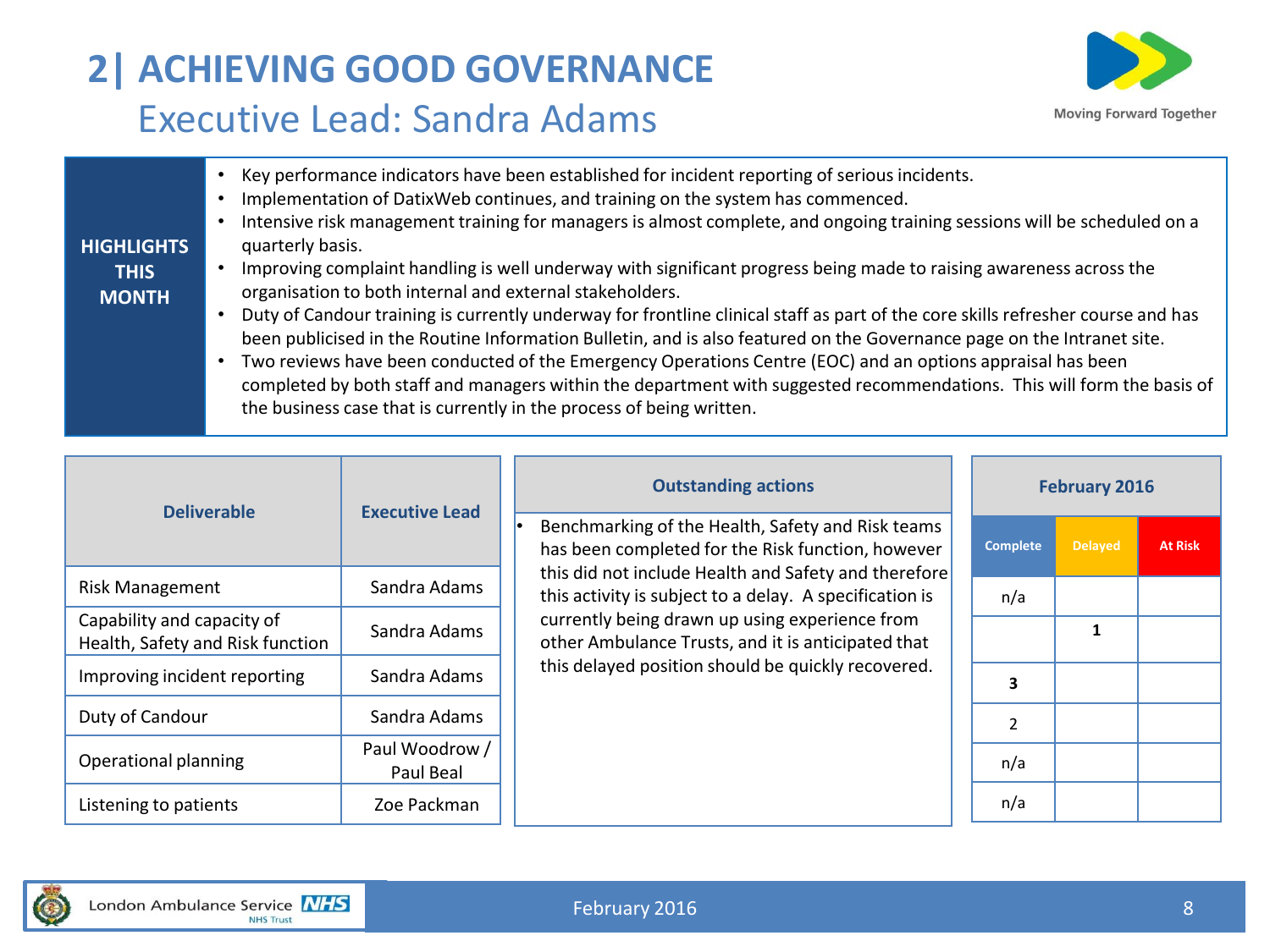# **2| ACHIEVING GOOD GOVERNANCE**



| <b>Focus for next month</b>                                                                                                                                                                                                                                                                                                                                                                                                                                                                                                                                                                                                          | <b>Key challenges</b>                                                                                                                                                                                                                                                                                                                                                                                                                                                                            |
|--------------------------------------------------------------------------------------------------------------------------------------------------------------------------------------------------------------------------------------------------------------------------------------------------------------------------------------------------------------------------------------------------------------------------------------------------------------------------------------------------------------------------------------------------------------------------------------------------------------------------------------|--------------------------------------------------------------------------------------------------------------------------------------------------------------------------------------------------------------------------------------------------------------------------------------------------------------------------------------------------------------------------------------------------------------------------------------------------------------------------------------------------|
| Business case to be completed detailing plans for the EOC staffing<br>strategy to be approved by the Executive Leadership Team in<br>March 2016.<br>Job evaluations to be completed for the Risk function of the<br>department in relation to additional posts.<br>• Website updates to be implemented regarding complaints and<br>gaining feedback.<br>• Health and safety review to be completed.<br>• The first Risk, Compliance and Assurance Group meeting is<br>scheduled on 09/03/2016, and terms of reference have been<br>drafted. If approved, these will be submitted to the Executive<br>Leadership Team to be ratified. | Key members of the Patient Experiences Team have been<br>unavailable, which may impact on delivery on the listening to<br>patients actions.<br>Achieving a mutually agreed rest break policy between all parties<br>within the scheduled timeframe may be challenging as there is a<br>dependency on the outcome of the London Package discussions<br>and 2016/17 contract negotiations.<br>A strategic risk review by the Trust Board will be undertaken in<br>April 2016 led by the new Chair. |

| <b>Deliverable</b>                                             | <b>Executive Lead</b>       | <b>March 2016</b> |                 |                |                |                 | <b>April 2016</b> |                |                |  |  |  |  |
|----------------------------------------------------------------|-----------------------------|-------------------|-----------------|----------------|----------------|-----------------|-------------------|----------------|----------------|--|--|--|--|
|                                                                |                             | <b>Complete</b>   | <b>On Track</b> | <b>Delayed</b> | <b>At Risk</b> | <b>Complete</b> | <b>On Track</b>   | <b>Delayed</b> | <b>At Risk</b> |  |  |  |  |
| <b>Risk Management</b>                                         | Sandra Adams                |                   | 5               |                |                |                 | $\overline{2}$    |                |                |  |  |  |  |
| Capability and capacity of Health,<br>Safety and Risk function | Sandra Adams                | n/a               |                 |                |                | n/a             |                   |                |                |  |  |  |  |
| Improving incident reporting                                   | Sandra Adams                |                   | 3               |                |                |                 | 1                 |                |                |  |  |  |  |
| Duty of Candour                                                | Sandra Adams                |                   | 2               |                |                | n/a             |                   |                |                |  |  |  |  |
| Operational planning                                           | Paul Woodrow /<br>Paul Beal | n/a               |                 |                |                |                 |                   |                |                |  |  |  |  |
| Listening to patients                                          | Zoe Packman                 |                   | 2               |                |                |                 |                   |                |                |  |  |  |  |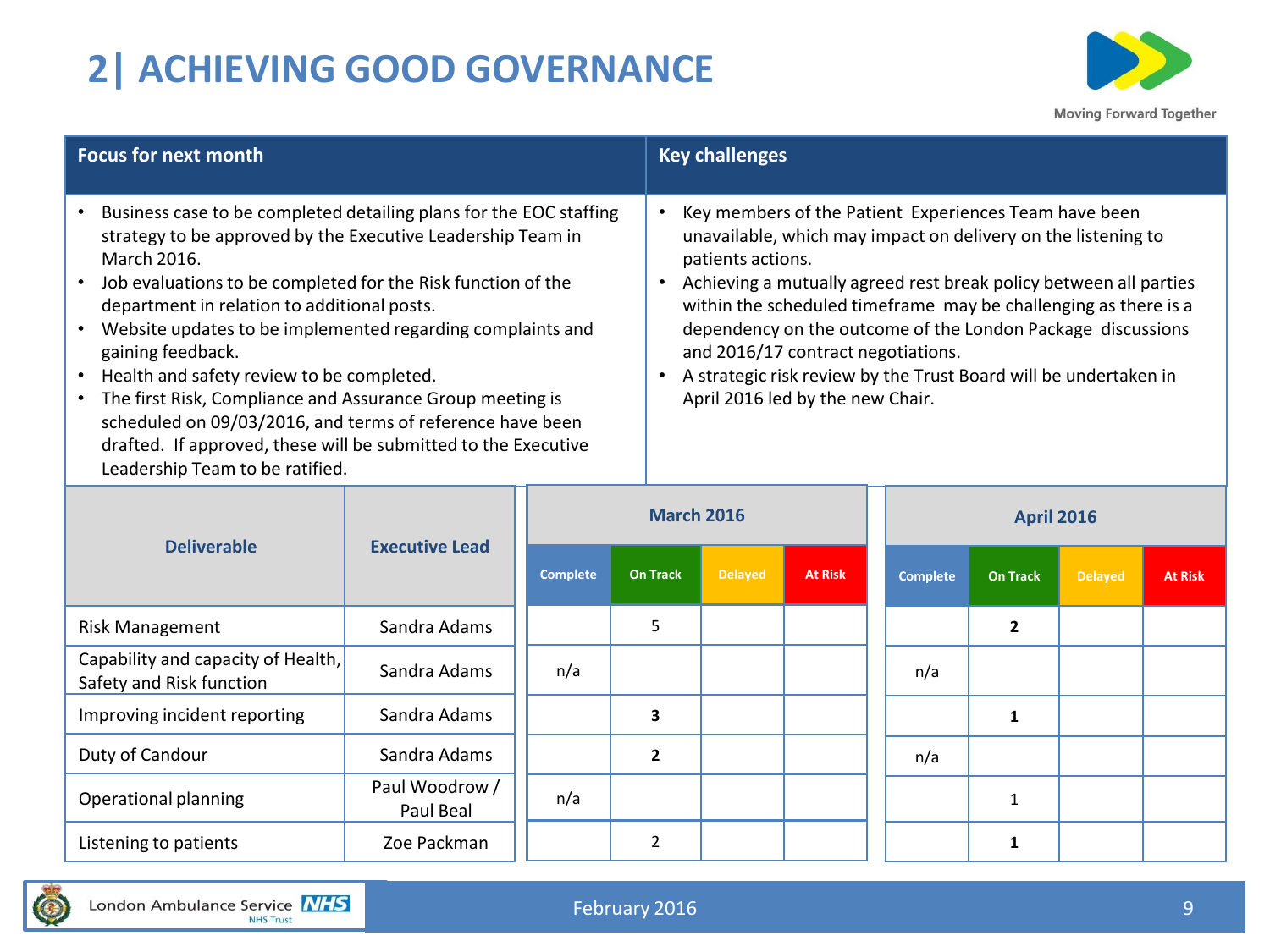## **3| IMPROVING PATIENT EXPERIENCE** Executive Lead: Zoe Packman



|  | The guidelines for managing patients with mental health issues have been reviewed and updated. These have been<br>discussed with and agreed with Metropolitan Police (MPS) colleagues.<br>This guidance has also been included in the standard operating procedure for the dedicated MPS telephone line in the EOC,<br>and we are also working towards inclusion of these guidelines into a memorandum of understanding for the MPS/LAS<br><b>HIGHLIGHTS</b><br>which is due to be published in early March.<br>THIS MONTH<br>The HAS- Pin (hospital notification system) review has been completed with a table top review taking place in February as<br>well as site visits for user input. Recommendations are being developed following this review.<br>In an effort to support NHS England (London) plan to reduce handover times at the eight worst performing emergency<br>departments across London the LAS Senior Team attended the pan-London handover workshop held on 26/02/16.<br>A review of the current patient waiting times for the Patient Transport Service (PTS) against contractual KPIs took place on<br>the 17 <sup>th</sup> and 23 <sup>rd</sup> of February, and areas for improvement have been identified. An action plan has been developed and<br>implementation of these have commenced |
|--|------------------------------------------------------------------------------------------------------------------------------------------------------------------------------------------------------------------------------------------------------------------------------------------------------------------------------------------------------------------------------------------------------------------------------------------------------------------------------------------------------------------------------------------------------------------------------------------------------------------------------------------------------------------------------------------------------------------------------------------------------------------------------------------------------------------------------------------------------------------------------------------------------------------------------------------------------------------------------------------------------------------------------------------------------------------------------------------------------------------------------------------------------------------------------------------------------------------------------------------------------------------------------------------------------------------------|
|--|------------------------------------------------------------------------------------------------------------------------------------------------------------------------------------------------------------------------------------------------------------------------------------------------------------------------------------------------------------------------------------------------------------------------------------------------------------------------------------------------------------------------------------------------------------------------------------------------------------------------------------------------------------------------------------------------------------------------------------------------------------------------------------------------------------------------------------------------------------------------------------------------------------------------------------------------------------------------------------------------------------------------------------------------------------------------------------------------------------------------------------------------------------------------------------------------------------------------------------------------------------------------------------------------------------------------|

| <b>Deliverable</b>        |                                  | <b>Outstanding actions</b><br>There are currently no outstanding or delayed actions |          | <b>February 2016</b> |                |
|---------------------------|----------------------------------|-------------------------------------------------------------------------------------|----------|----------------------|----------------|
|                           | <b>Executive Lead</b>            |                                                                                     | Complete | <b>Delayed</b>       | <b>At Risk</b> |
| Patient Transport Service | Paul Woodrow                     |                                                                                     |          |                      |                |
| Meeting peoples needs     | Fenella Wrigley/ Paul<br>Woodrow |                                                                                     |          |                      |                |
| <b>Response Times</b>     | Paul Woodrow                     |                                                                                     |          |                      |                |

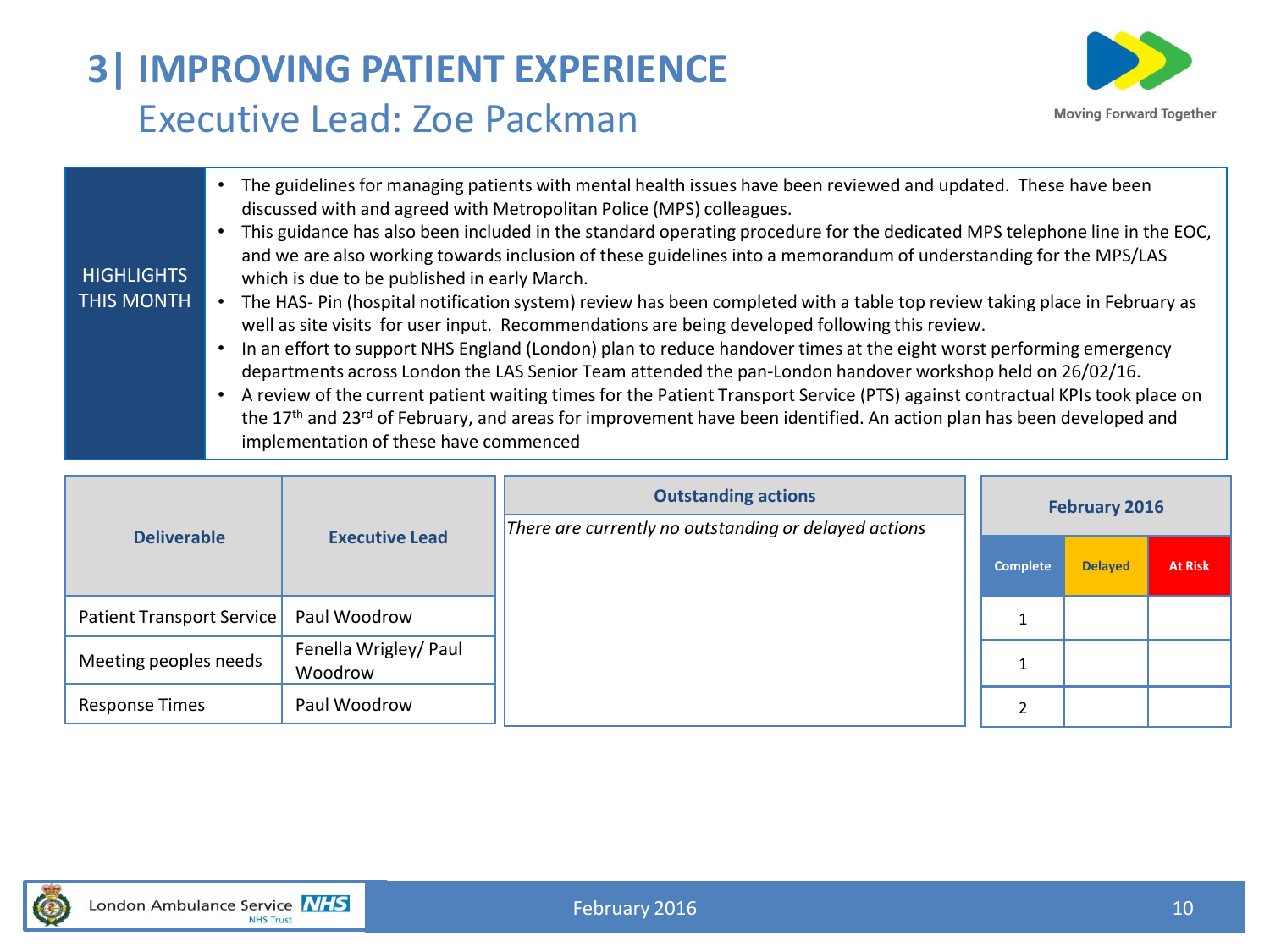# **3| IMPROVING PATIENT EXPERIENCE**



| <b>Focus for next month</b>                                                                                                                                                                                                                                                                                                                                                                                                                                      | <b>Key challenges</b>                                                                  |
|------------------------------------------------------------------------------------------------------------------------------------------------------------------------------------------------------------------------------------------------------------------------------------------------------------------------------------------------------------------------------------------------------------------------------------------------------------------|----------------------------------------------------------------------------------------|
| The implementation of the action plan to address patient waiting<br>times is already underway with communication to patients and<br>providers planned.<br>A feedback process is being developed with staff to ensure they are<br>capable of managing mental health patients. This feedback will be<br>monitored.<br>Recommendations from the HAS-Pin review is due to be shared.<br>Recommendations following the workshop on hospital handover to<br>be shared. | Clarity on on-going levels of support to NHSE regarding hospital<br>handover required. |

| <b>Deliverable</b>               | <b>Executive Lead</b>            |                 | <b>March 2016</b> |                |                | <b>April 2016</b> |                 |                |                |  |
|----------------------------------|----------------------------------|-----------------|-------------------|----------------|----------------|-------------------|-----------------|----------------|----------------|--|
|                                  |                                  | <b>Complete</b> | <b>On Track</b>   | <b>Delayed</b> | <b>At Risk</b> | <b>Complete</b>   | <b>On Track</b> | <b>Delayed</b> | <b>At Risk</b> |  |
| <b>Patient Transport Service</b> | Paul Woodrow                     |                 | ำ                 |                |                | n/a               |                 |                |                |  |
| Meeting peoples needs            | Fenella Wrigley/<br>Paul Woodrow |                 |                   |                |                | n/a               |                 |                |                |  |
| <b>Response Times</b>            | Paul Woodrow                     |                 |                   |                |                | n/a               |                 |                |                |  |

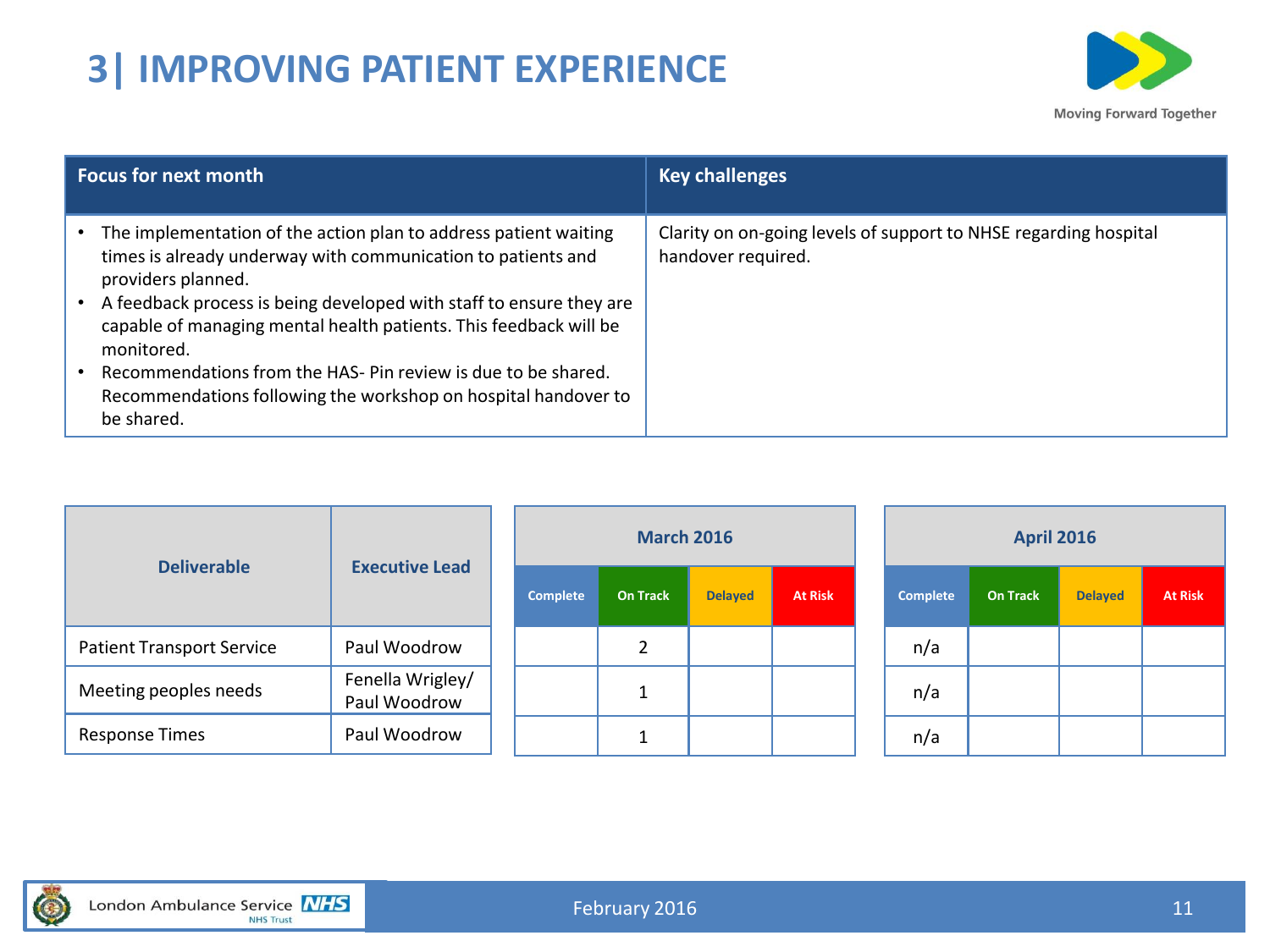# **4| IMPROVE ENVIRONMENT AND RESOURCES** Executive Lead: Andrew Grimshaw



• Following the review of the current 'Make Ready' service completed in January, relating to vehicle equipping, cleaning, and the general preparation, it has been agreed by the Executive Leadership Team that a pilot of a revised make ready service would be conducted in the North East Sector and the funding required in addition to the existing contract was approved for the duration of the pilot.

#### **HIGHLIGHTS THIS MONTH**

- A further review of the Make Ready service in relation to equipment tracking was completed in February, and this has resulted in an enhancement to the equipment tracking functionality. This included an upgrade in software which has extended the scanning range and also an ability to generate activity reports. A phased implementation is planned, and this work will be included as part of the pilot in the North East which goes live at the beginning of March 2016.
- An options paper for the supply of blankets has been completed, however the medium to long term solution identified requires the development of a full specification and implementation plan to be agreed by key stakeholders. In the interim, disposable blankets will be purchased to supplement the supply of LAS blankets.
- An options appraisal to upgrade the specifications for cleaning on stations was presented to the Executive Leadership Team and approved to proceed.

| <b>Deliverable</b>                       | <b>Executive Lead</b>  | <b>Outstanding actions</b>                            | February 2016   |                |                |  |  |
|------------------------------------------|------------------------|-------------------------------------------------------|-----------------|----------------|----------------|--|--|
|                                          |                        | There are currently no outstanding or delayed actions | <b>Complete</b> | <b>Delayed</b> | <b>At Risk</b> |  |  |
| Fleet / Vehicle<br>Preparation           | Andrew Grimshaw        |                                                       | 4               |                |                |  |  |
| Information Management<br>and Technology | <b>Andrew Grimshaw</b> |                                                       | n/a             |                |                |  |  |
| Infection prevention and<br>control      | Zoe Packman            |                                                       | n/a             |                |                |  |  |
| <b>Facilities and Estates</b>            | Sandra Adams           |                                                       |                 |                |                |  |  |
| <b>Resilience functions</b>              | Paul Woodrow           |                                                       | n/a             |                |                |  |  |

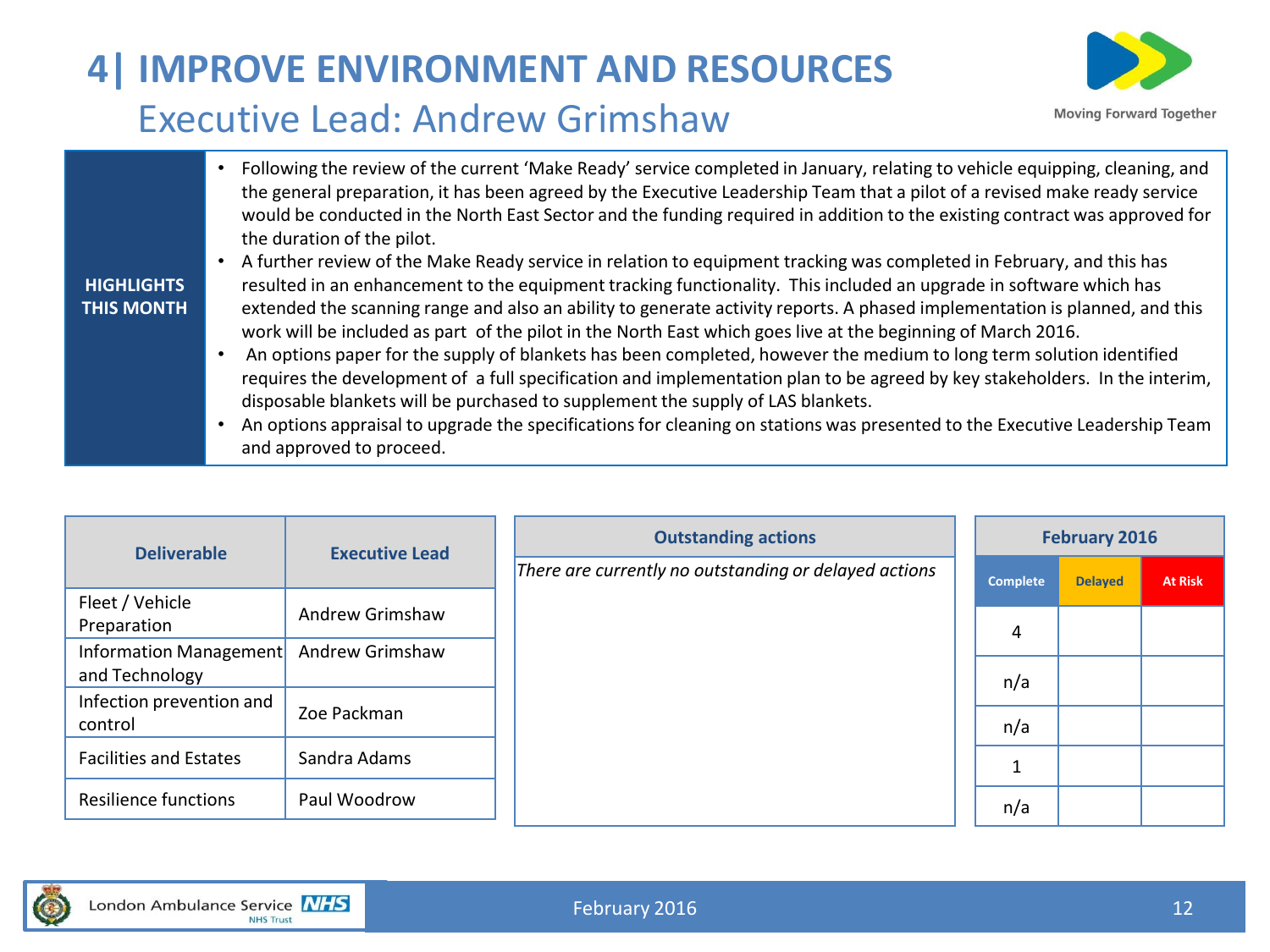# **4| IMPROVE ENVIRONMENT AND RESOURCES**



| All activities scheduled for delivery in March and April are on track:<br>• Review of processes relating to vehicle checks at the start of shift.                                                                                                                                                                                                                                                                                                                                                                                                                                                                                         |                                                              |
|-------------------------------------------------------------------------------------------------------------------------------------------------------------------------------------------------------------------------------------------------------------------------------------------------------------------------------------------------------------------------------------------------------------------------------------------------------------------------------------------------------------------------------------------------------------------------------------------------------------------------------------------|--------------------------------------------------------------|
| Defining roles and responsibilities for all resource and equipment<br>activities on station, and a plan developed to implement agreed<br>changes.<br>The business case for 140 ambulances will be submitted to the TDA in<br>mid-March.<br>Review the out of service vehicle maintenance coverage for both<br>$\bullet$<br>workshops and third party contractors.<br>Reissue of guidance to staff relating to bare below the elbows, and<br>establish monitoring mechanisms to ensure compliance.<br>Development of an implementation plan for the new cleaning regime<br>HART teams to have completed training, and the development of a | There no challenges or risk to delivery currently identified |

| <b>Deliverable</b>                       |                       |  |          | <b>March 2016</b>    |                |                | <b>April 2016</b> |                 |                |                |  |  |
|------------------------------------------|-----------------------|--|----------|----------------------|----------------|----------------|-------------------|-----------------|----------------|----------------|--|--|
|                                          | <b>Executive Lead</b> |  | Complete | <b>On Track</b>      | <b>Delayed</b> | <b>At Risk</b> | Complete          | <b>On Track</b> | <b>Delayed</b> | <b>At Risk</b> |  |  |
| Fleet / Vehicle Preparation              | Andrew<br>Grimshaw    |  |          | 6                    |                |                |                   |                 |                |                |  |  |
| Information Management and<br>Technology | Andrew<br>Grimshaw    |  | n/a      |                      |                |                | n/a               |                 |                |                |  |  |
| Infection prevention and<br>control      | Zoe Packman           |  |          | $\overline{2}$       |                |                | n/a               |                 |                |                |  |  |
| <b>Facilities and Estates</b>            | Sandra Adams          |  |          | $\blacktriangleleft$ |                |                | n/a               |                 |                |                |  |  |
| <b>Resilience functions</b>              | Paul Woodrow          |  |          | $\overline{2}$       |                |                | n/a               |                 |                |                |  |  |

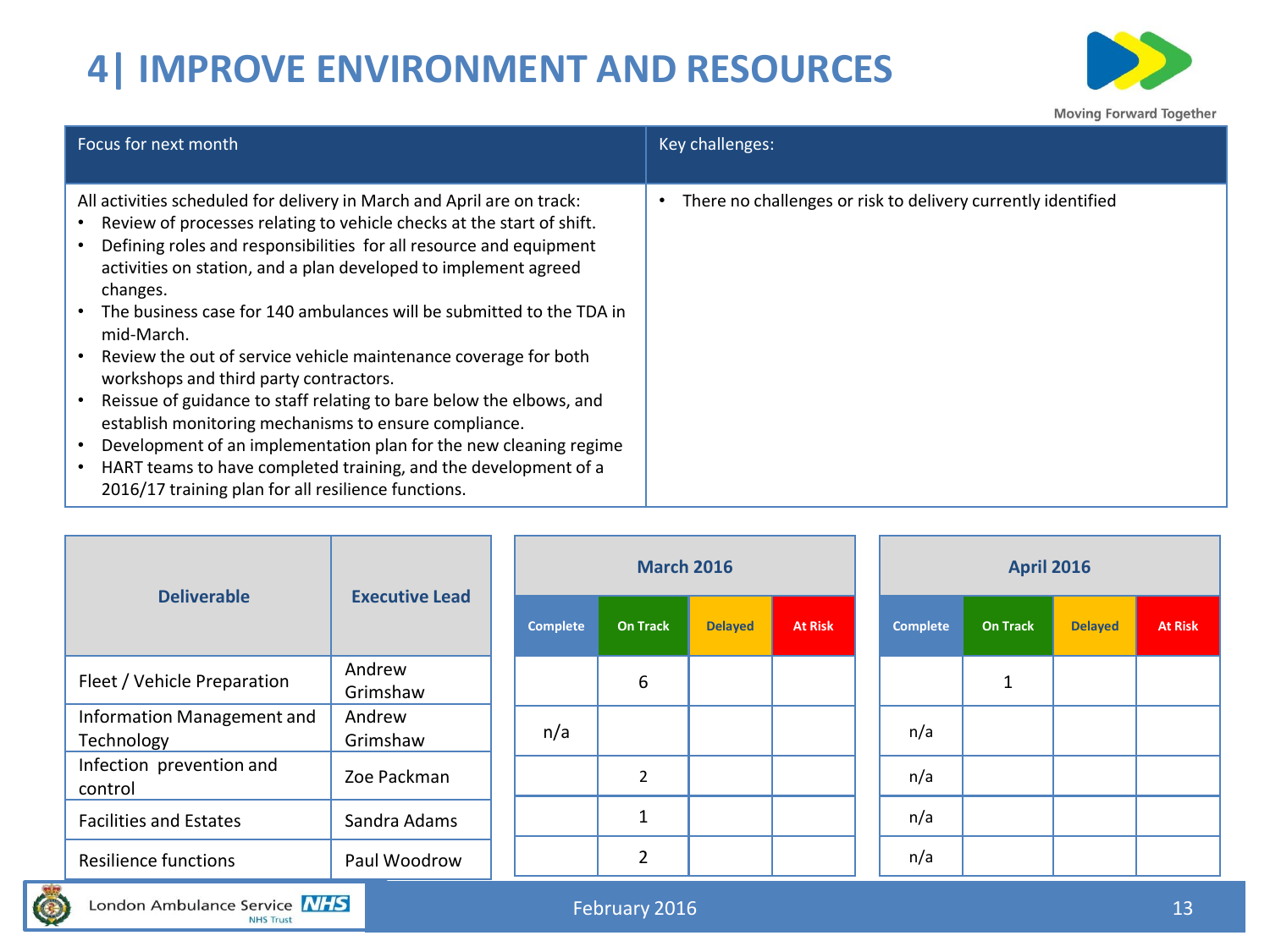# **5| TAKING PRIDE AND RESPONSIBILITY** Executive Lead: Fenella Wrigley



Although there were no scheduled activities to be delivered in February, good progress has been made on activities in this workstream.

• **Mental Capacity Act:** An Aide Memoire on the mental capacity act has been prepared and published on the LAS App to assist staff. In addition, training materials have been completed for use by the Clinical Education Department and tutor development materials have been completed. The Medical Directorate will be providing train the trainer sessions for core skill refresher modules for Quarter 1 2016/17.

#### **HIGHLIGHTS THIS MONTH**

- **Clinical supervision:** Clinical Team Leaders have been trained as mentors in order for them to undertake the clinical supervision, and a review of the delivery against the abstraction plans has started.
- **Medicines Management:** Work to combine policies relating to medicines management has been prioritised and is scheduled for approval by the Executive Leadership Team in March. Unannounced spot checks by Incident Review Officers are due to commence, and these will be focused on the management and storage of medicines. Station based medicines management audits have been embedded through Clinical Team Leaders, supported by the medicines management team. Medicines management issues were highlighted at the manager briefing sessions held in February, and this time was used to devise local plans that will address areas of concern.
- **Safeguarding:** A standard paragraph for job descriptions has been developed (only due in March) and will be embedded in all new role profiles.

| <b>Deliverable</b>         | <b>Executive Lead</b> | <b>Outstanding actions</b><br>There are currently no outstanding or delayed actions |                 | <b>February 2016</b> |                |
|----------------------------|-----------------------|-------------------------------------------------------------------------------------|-----------------|----------------------|----------------|
|                            |                       |                                                                                     | <b>Complete</b> | <b>Delayed</b>       | <b>At Risk</b> |
| Clinical supervision       | Fenella Wrigley       |                                                                                     | n/a             |                      |                |
| <b>Consent MCA</b>         | Zoe Packman           |                                                                                     | n/a             |                      |                |
| <b>Medicine Management</b> | Fenella Wrigley       |                                                                                     | n/a             |                      |                |
| Safeguarding               | Zoe Packman           |                                                                                     | n/a             |                      |                |